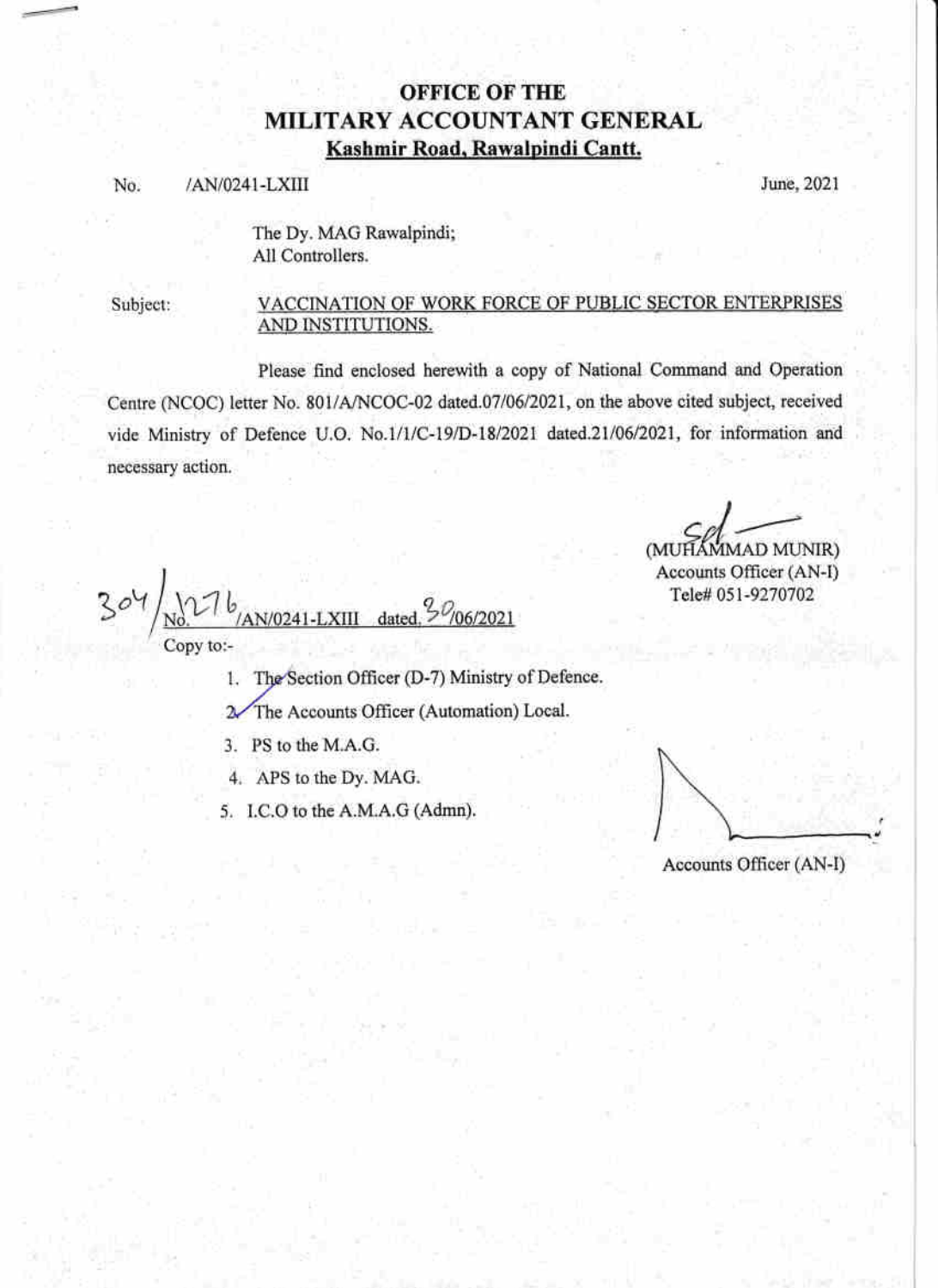

**GOVERNMENT OF PAKISTA** MINISTRY OF DEFENCE (DEFENCE DIVISION) \*\*\*\*\*

### Subject: - VACCINATION OF WORK FORCE OF PUBLIC SECTOR **ENTERPRISES AND INSTITUTIONS**

Kindly find enclosed copy of national Command and Operation Centre (NCOC) letter No. 801/A/NCOC-02 dated 7<sup>th</sup> June 2021, on the above cited subject for information and necessary action, please.

(Hannan Section Officer

MAG, Pakistan Military Accounts Deptt, Rwp. Surveyor General, Survey of Pakistan, Rwp. DG, Military Lands & Cantonments, Rwp. DG, Pakistan Armed Services Board, Rwp. DG, Pakistan Maritime Security Agency, Karachi DG, FGEIs (C/G) Directorate, Rawalpindi.

Dte Gen, ISI, Islamabad Director (Admin) JSHO, Chaklala, Rwp SD Dte (SD-1), GHO, Rawalpindi Director (Admin) AHO, Islamabad Director (Admin), NHQ, Islamabad,

 $23:$ 

# Min of Def.u.o.No. 1/1/C-19/D-18/2021 dated 21st June, 2021

Copy for information and necessary action to: -

 $Snr$  3 $S-V$  $JS-T$  $JS-TI$  $JS-YV$ JS-VII DS (Army-C) **DCM** APS to JS-III

fendlec/2) cime

Copy for information, with reference to their letter quoted above to:-

National Command and Operation Centre (NCOC) Deputy Director (Operations), Islamabad

X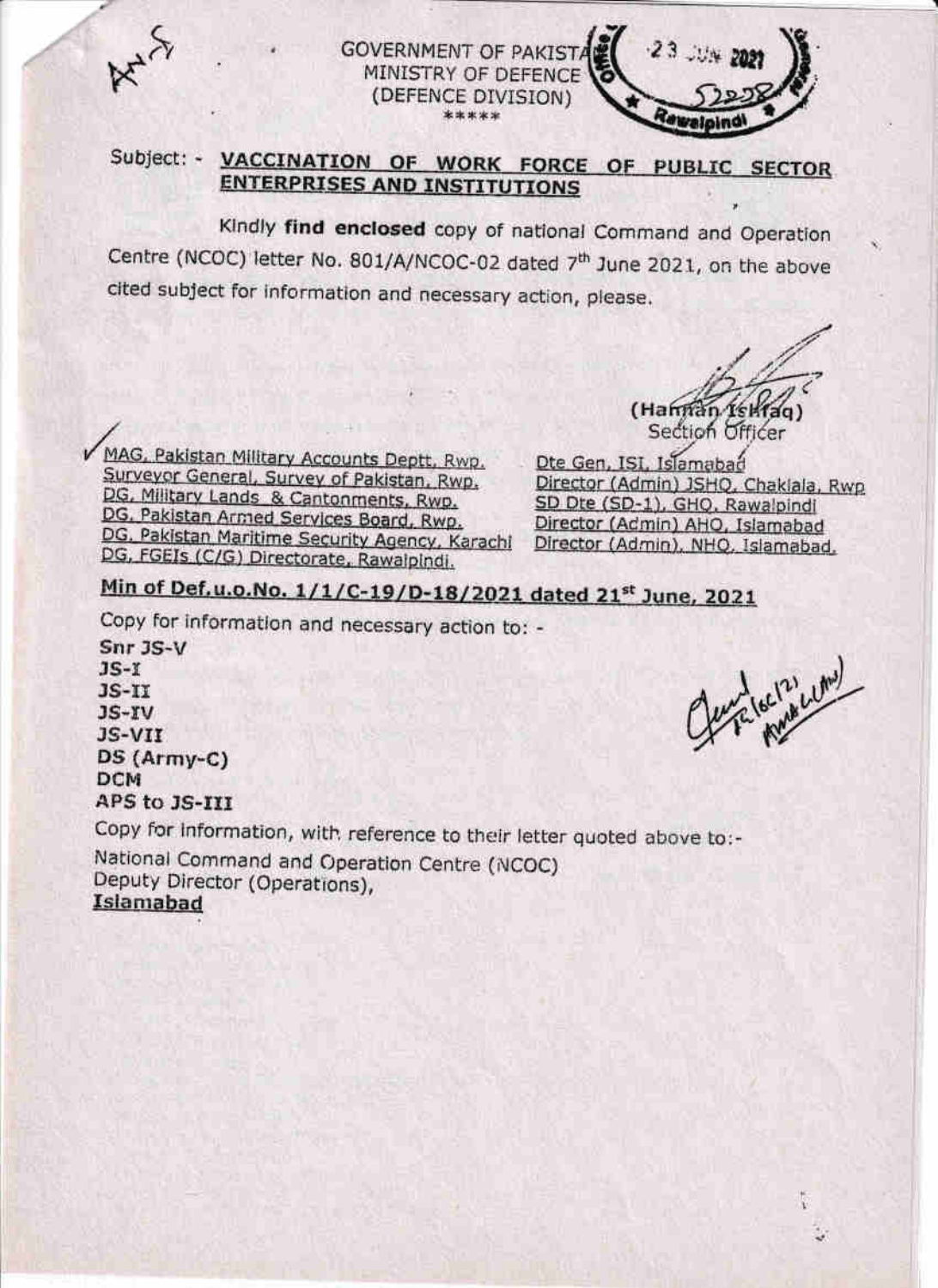Secretary (AoD) 7 Jun. 2021 1:5394 P1 FROM INCOC OF FAX NO. : 0519224720  $ot 2$ **Government of Pakistan National Command and Operation Centre (NCOC) ISLAMABAD** Fax 051-9224720 Subject: Vaccination of Work Force of Public Sector Enterprises and Institutions NCOC letter No 801/A/ / NCOC-03 dated 03 June 2021 & Letter No 801/A/ /NCOC-02 dated Further to our above reference letters, follow up meeting planned on 8 Jun 21 will now be 5 June 2021. held on 7 Jun 21 (Today) at 5pm at NCOC. All ministerial reps / Secretaries responsible to ensure vaccination of all employees (incl families) of Public Sector Enterprises are requested to attend along with vac pian. Plan must includes following:a. Vaccination of all public sector enterprises directly or indirectly related to the ministry. b. Institutions working directly or indirectly under the ministry. c. Depts / offices directly or indirectly related the ministry. mitted in million or wealthy d. Coord carried out with provinces for vaccination so far with future plan. e. Progress of vaccination including employees and their families so far and with future plan. You are also requested to share details (focal persons already asked vide above  $\overline{z}$ reference letters) with this office today in the meeting. Forwarded for immediate necessary action, please. 3.  $\sigma$  $P_{\text{av}}$  terms to D-18 NCOC Trector (Operations)  $270$ **Deputy** Establishment Division  $318/143$ Ministry of Aviation Division Ministry of Communications Ministry of Defence Ministry of Defence Production Ministry of Economic Affairs Ministry of Enargy Ministry of Federal Education, Professional Training, National Heritage and Culture Ministry of Finance and Revenue Ministry of Foreign Affairs Ministry of Housing and Works Ministry of Human Rights Ministry of Industries and Production Ministry of Information and Broadcasting Ministry of Information Technology & Telecom